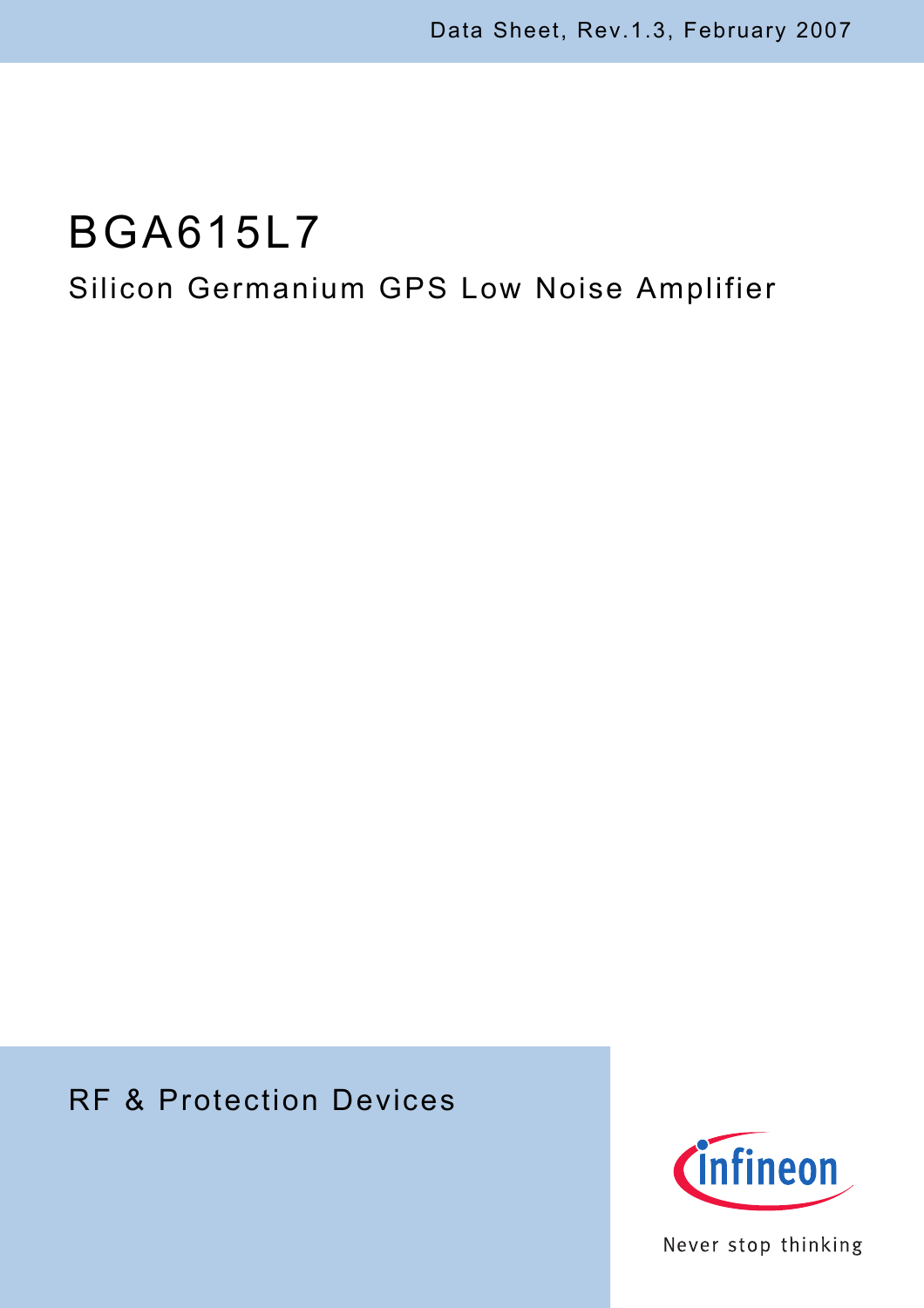**Edition 2007-02-12**

**Published by Infineon Technologies AG 81726 München, Germany © Infineon Technologies AG 2009. All Rights Reserved.**

#### **Legal Disclaimer**

The information given in this document shall in no event be regarded as a guarantee of conditions or characteristics ("Beschaffenheitsgarantie"). With respect to any examples or hints given herein, any typical values stated herein and/or any information regarding the application of the device, Infineon Technologies hereby disclaims any and all warranties and liabilities of any kind, including without limitation warranties of non-infringement of intellectual property rights of any third party.

#### **Information**

For further information on technology, delivery terms and conditions and prices please contact your nearest Infineon Technologies Office (**[www.infineon.com](http://www.infineon.com)**).

#### **Warnings**

Due to technical requirements components may contain dangerous substances. For information on the types in question please contact your nearest Infineon Technologies Office.

Infineon Technologies Components may only be used in life-support devices or systems with the express written approval of Infineon Technologies, if a failure of such components can reasonably be expected to cause the failure of that life-support device or system, or to affect the safety or effectiveness of that device or system. Life support devices or systems are intended to be implanted in the human body, or to support and/or maintain and sustain and/or protect human life. If they fail, it is reasonable to assume that the health of the user or other persons may be endangered.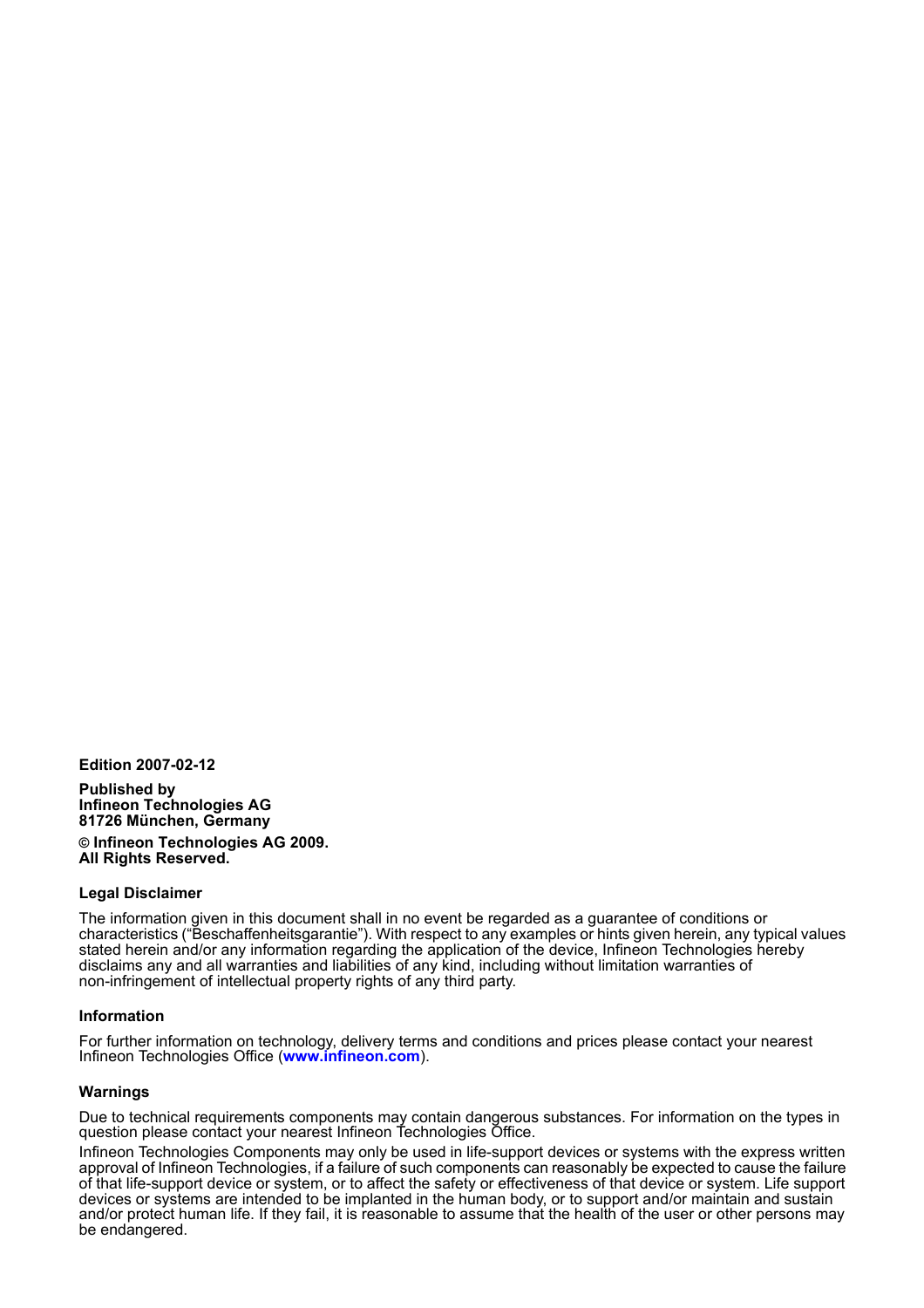

**Revision History: 2007-02-12, Rev.1.3**

| <b>Previous Version: BGA615L7 V1.2</b> |                                                                                          |  |  |  |
|----------------------------------------|------------------------------------------------------------------------------------------|--|--|--|
| Page                                   | Subjects (major changes since last revision)                                             |  |  |  |
| 4                                      | added moisture sensitivity level                                                         |  |  |  |
| 5                                      | added thermal resistance                                                                 |  |  |  |
| 6                                      | adjusted power gain settling times<br>adjusted inband and out of band compression points |  |  |  |
| 12                                     | updated recommended land pattern (added solder mask defined layout)                      |  |  |  |
| 13                                     | added reel diameter and pcs / reel information                                           |  |  |  |
|                                        |                                                                                          |  |  |  |
|                                        |                                                                                          |  |  |  |
|                                        |                                                                                          |  |  |  |
|                                        |                                                                                          |  |  |  |
|                                        |                                                                                          |  |  |  |
|                                        |                                                                                          |  |  |  |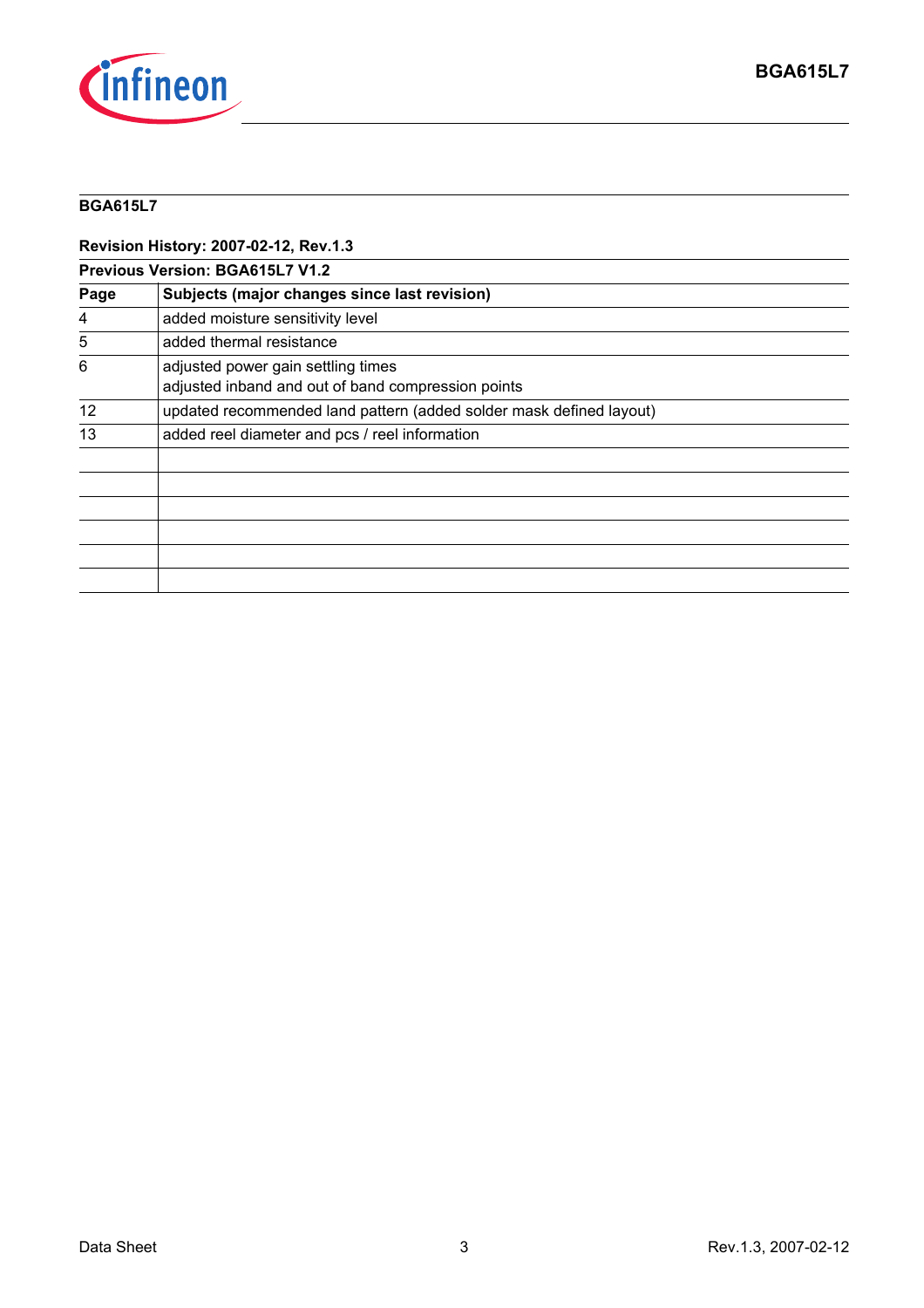

4

7

# **Silicon Germanium GPS Low Noise Amplifier**

#### **Features**

- High gain: 18 dB
- Low Noise Figure: 0.9 dB
- Power off function
- Operating frequency 1575 MHz
- Supply voltage: 2.4 V to 3.2 V
- Tiny PG-TSLP-7-1 leadless package
- B7HF Silicon Germanium technology
- RF output internally matched to 50  $\Omega$
- Low external component count
- 1 kV HBM ESD protection (including AI-pin)
- Moisture sensitivity level: MSL 1



 $\frac{6}{5}$   $\frac{5}{5}$ 

**TSLP-7-1**

#### **Application**

• 1575 MHz GPS





#### **Description**

The BGA615L7 is a front-end low noise amplifier for Global Positioning System (GPS) applications. The LNA provides 18 dB gain, 0.9 dB noise figure and high linearity performance, allowing it to be used as a first-stage LNA. Current consumption is as low as 5.6 mA. The BGA615L7 is based upon Infineon Technologies' B7HF Silicon Germanium technology. It operates over a 2.4 V to 3.2 V supply range.

| <b>Type</b>     | Package     | <b>Marking</b> | Chip  |
|-----------------|-------------|----------------|-------|
| <b>BGA615L7</b> | PG-TSLP-7-1 | BS             | T0595 |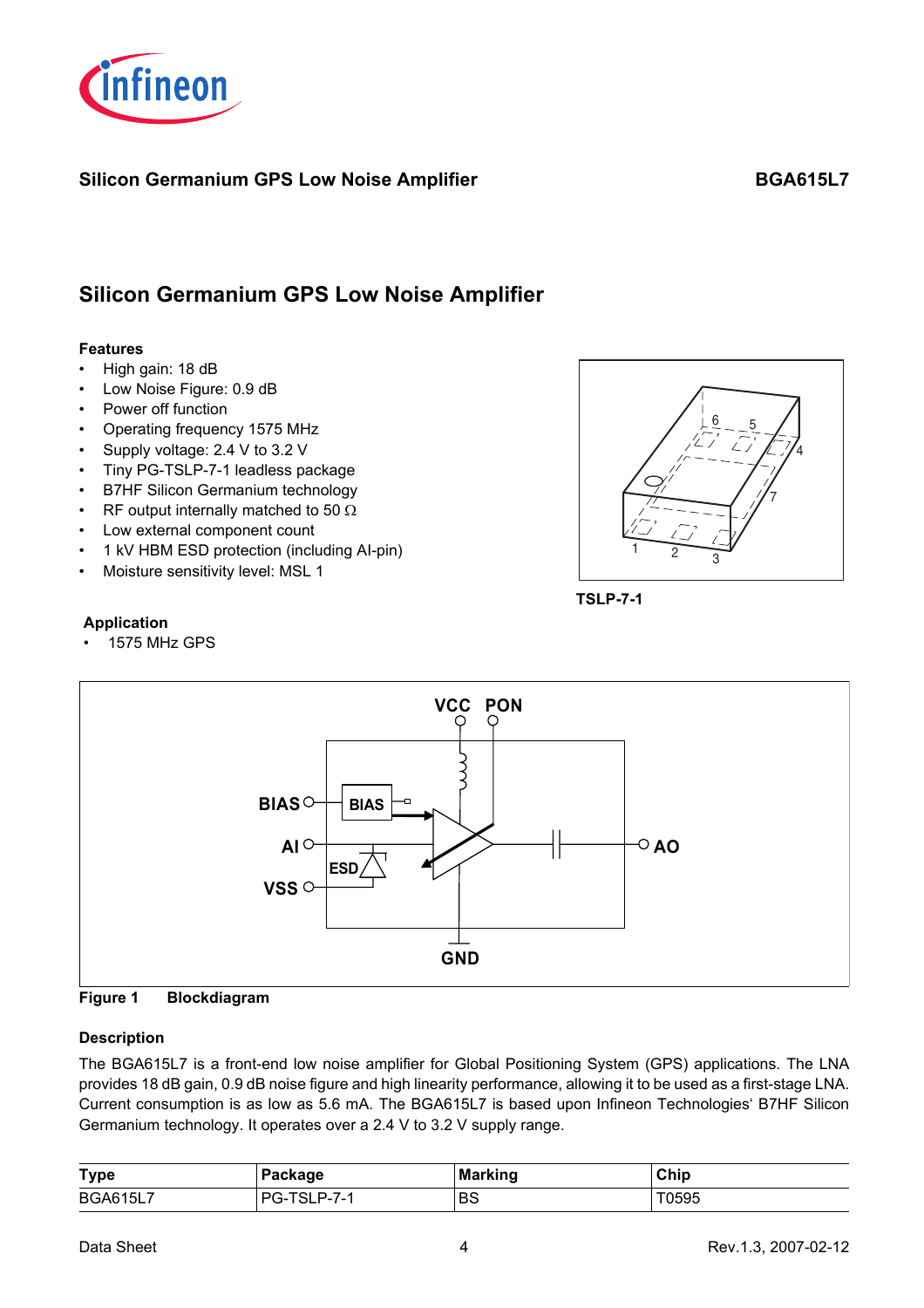

#### **Silicon Germanium GPS Low Noise Amplifier**

#### **Pin Definition and Function**

| Table 1<br><b>Pin Definition and Function</b> |
|-----------------------------------------------|
|-----------------------------------------------|

| Pin No. | Symbol      | <b>Function</b>  |
|---------|-------------|------------------|
|         | Al          | LNA input        |
| 2       | <b>BIAS</b> | DC bias          |
| 3       | <b>GND</b>  | RF ground        |
| 4       | <b>PON</b>  | Power on control |
| 5       | <b>VCC</b>  | Supply control   |
| 6       | AO          | LNA output       |
| 7       | <b>VSS</b>  | DC ground        |

# **Maximum Ratings**

### **Table 2 Maximum Ratings**

| Parameter <sup>1)</sup>                     | Symbol             | <b>Value</b>          | Unit         |
|---------------------------------------------|--------------------|-----------------------|--------------|
| Voltage at pin VCC                          | $V_{\rm CC}$       | $-0.33.6$             | ٧            |
| Voltage at pin Al                           | $V_{\sf Al}$       | $-0.30.9$             | V            |
| Voltage at pin BIAS                         | $V_{BIAS}$         | $-0.30.9$             | V            |
| Voltage at pin AO                           | $V_{\rm AO}$       | $-0.3$ $V_{CC}$ + 0.3 | $\vee$       |
| Voltage at pin PON                          | $V_{\text{PON}}$   | $-0.3$ $V_{CC}$ + 0.3 | V            |
| Voltage at pin VSS                          | $V_{\rm SS}$       | $-0.30.3$             | $\vee$       |
| Current into pin VCC                        | $I_{\rm CC}$       | 10                    | mA           |
| RF input power                              | $P_{\text{IN}}$    | 10                    | dBm          |
| Total power dissipation                     | $P_{\text{tot}}$   | 36                    | mW           |
| Junction temperature                        | $T_{\text{J}}$     | 150                   | $^{\circ}C$  |
| Ambient temperature range                   | $T_{\sf A}$        | $-3085$               | $^{\circ}C$  |
| Storage temperature range                   | $T_{\text{STG}}$   | $-65150$              | $^{\circ}$ C |
| Thermal resistance junction soldering point | $R_{\text{th JS}}$ | 240                   | K/W          |
| ESD capability all pins (HBM: JESD22A-114)  | $V_{ESD}$          | 1000                  | V            |

1) All voltages refer to GND-Node.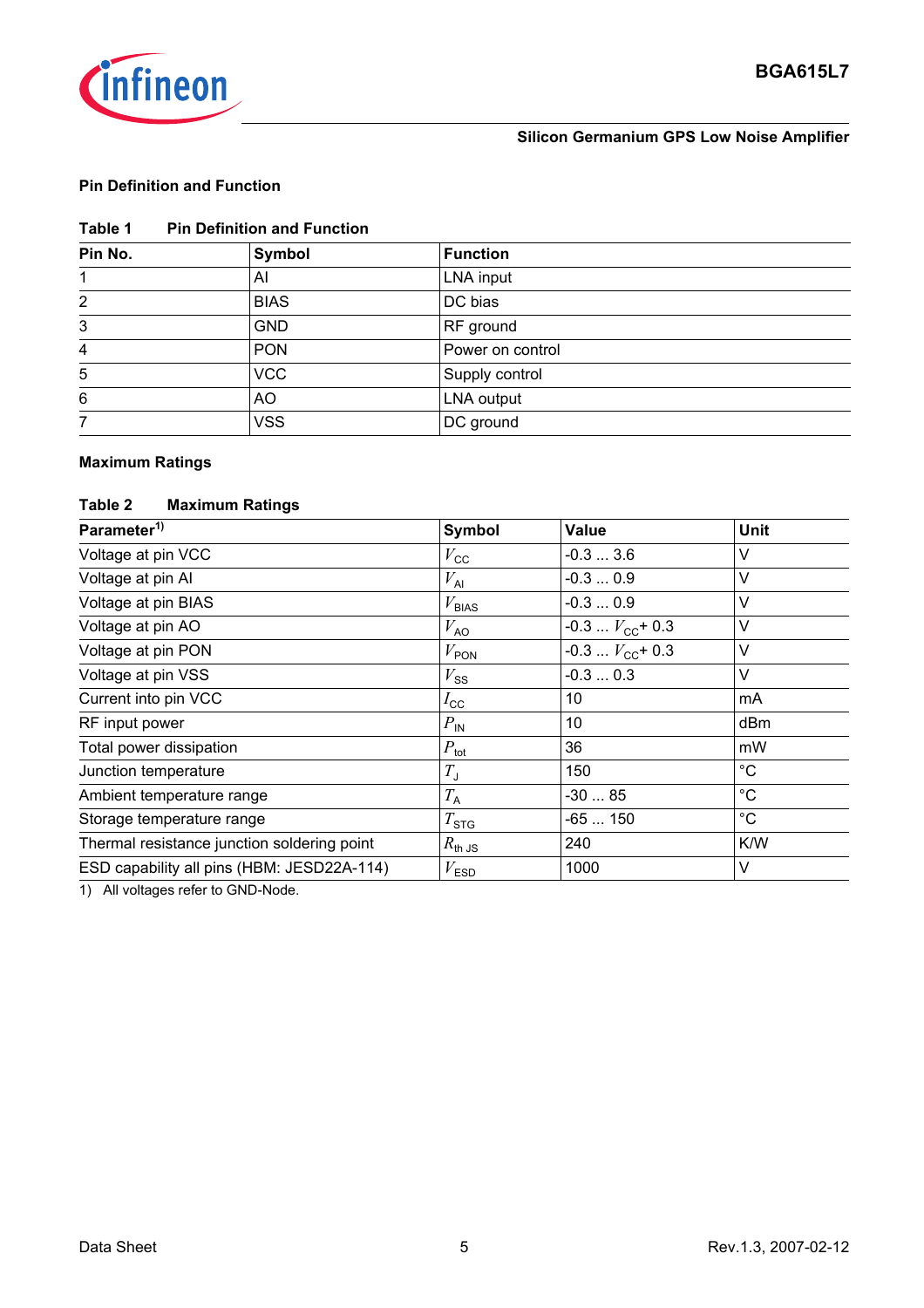

#### **Electrical Characteristics**

| Table 3                                     |                           |                          |                          |                          | <b>Unit</b> | Electrical Characteristics <sup>1)</sup> : $T_A$ = 25 °C, $V_{CC}$ = 2.8 V, $V_{PON,ON}$ = 2.8 V, $V_{PON,OFF}$ = 0 V, $f$ = 1575 MHz |
|---------------------------------------------|---------------------------|--------------------------|--------------------------|--------------------------|-------------|---------------------------------------------------------------------------------------------------------------------------------------|
| <b>Parameter</b>                            | <b>Symbol</b>             |                          | <b>Values</b>            |                          |             | <b>Note / Test Condition</b>                                                                                                          |
|                                             |                           | Min.                     | Typ.                     | Max.                     |             |                                                                                                                                       |
| Supply voltage                              | $V_{\rm CC}$              | 2.4                      | 2.8                      | 3.2                      | $\vee$      |                                                                                                                                       |
| Supply current                              | $I_{\rm CC}$              |                          | 5.6                      | $\overline{\phantom{0}}$ | mA          | ON-mode                                                                                                                               |
|                                             |                           |                          | 0.2                      | 3                        | $\mu$ A     | OFF-mode                                                                                                                              |
| Gain switch control voltage                 | $V_{\mathsf{pon}}$        | 1.5                      | $\overline{\phantom{0}}$ | 3.2                      | V           | ON-mode                                                                                                                               |
|                                             |                           | 0                        |                          | 0.5                      | V           | OFF-mode                                                                                                                              |
| Gain switch control current                 | $I_{\mathsf{pon}}$        |                          | 1.5                      | 3                        | $\mu$ A     | ON-mode                                                                                                                               |
|                                             |                           | $\overline{\phantom{0}}$ | 0                        | $\mathbf{1}$             | $\mu$ A     | OFF-mode                                                                                                                              |
| Insertion power gain                        | $ S_{21} ^2$              | $\overline{a}$           | 18                       | $\overline{a}$           | dB          | High-gain Mode                                                                                                                        |
| Noise figure <sup>2)</sup>                  | NF                        | $\overline{\phantom{0}}$ | 0.9                      | $\overline{\phantom{0}}$ | dB          | $Z_{\rm s}$ = 50 $\Omega$                                                                                                             |
| Input return loss                           | $RL_{in}$                 | $\overline{a}$           | 13                       | $\frac{1}{2}$            | dB          |                                                                                                                                       |
| Output return loss                          | $RL_{\rm out}$            |                          | $>15$                    | $\blacksquare$           | dB          |                                                                                                                                       |
| Reverse isolation                           | $1/ S_{12} ^2$            | $\overline{\phantom{0}}$ | 35                       | $\frac{1}{2}$            | dB          |                                                                                                                                       |
| Power gain settling time <sup>3)</sup>      | $t_{\rm S}$               |                          | 20                       |                          | $\mu$ S     | OFF- to ON-mode                                                                                                                       |
|                                             |                           | $\blacksquare$           | 50                       | $\overline{\phantom{0}}$ | $\mu$ s     | ON- to OFF-mode                                                                                                                       |
| Inband input 3rd order intercept<br>point   | $\mathit{HP}_3$           |                          | $-1$                     | ÷,                       | dBm         | $f_1$ = 1575 MHz<br>$f_2 = f_1 + (-1)$ MHz                                                                                            |
| Inband input 1 dB compression<br>point      | $IP_{1dB}$                | $\overline{\phantom{0}}$ | $-14$                    | $\overline{\phantom{0}}$ | dBm         |                                                                                                                                       |
| Out of band input 1 dB<br>compression point | $IP$ <sub>1dB,900M</sub>  |                          | -9                       | $\overline{\phantom{0}}$ | dBm         | $f = 806$ MHz  928 MHz                                                                                                                |
| Out of band input 1 dB<br>compression point | $IP$ <sub>1dB,1650M</sub> | $\overline{a}$           | $-12$                    | $\overline{\phantom{0}}$ | dBm         | $f = 1612$ MHz  1710<br><b>MHz</b>                                                                                                    |
| Out of band input 1 dB<br>compression point | $IP$ <sub>1dB,1900M</sub> | -                        | $-6$                     | $\blacksquare$           | dBm         | $f = 1710$ MHz 1785<br><b>MHz</b><br>$f = 1850$ MHz 1909<br><b>MHz</b>                                                                |
| Stability                                   | $\boldsymbol{k}$          | $\blacksquare$           | > 1.5                    | $\overline{\phantom{0}}$ |             | $f = 20$ MHz  10 GHz                                                                                                                  |

1) Measured on BGA615L7 application board including PCB losses (unless noted otherwise)

2) PCB losses subtracted

3) To within 1 dB of the final gain OFF- to ON-mode; to within 3 dB of the final gain ON- to OFF-mode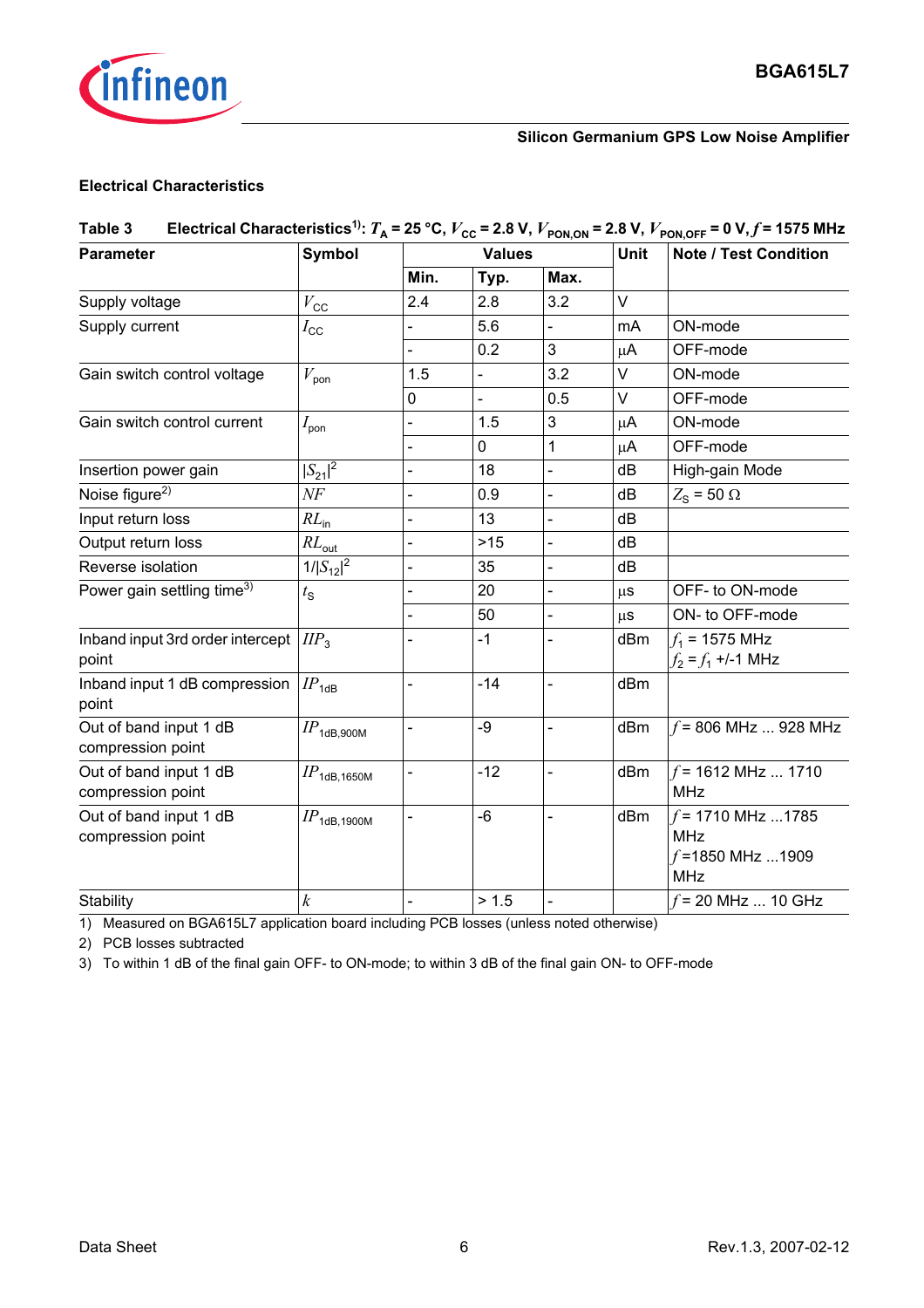

#### **Typical Measurement Results ON Mode;**  $T_A = 25 \text{ °C}$

**Gain**  $|S_{21}|^2 = f(f)$  $V_{\text{CC}} = 2.8 \text{ V}$ 



**Noise Figure**<sup>1)</sup>  $NF = f(f)$  $V_{\text{CC}}$  = 2.8 V



**Reverse Isolation**  $1/|S_{12}|^2 = f(f)$  $V_{\text{CC}}$  = 2.8 V



1) PCB losses subtraced

**Matching**  $|S_{11}|$ ,  $|S_{22}| = f(f)$  $V_{\text{CC}}$  = 2.8 V

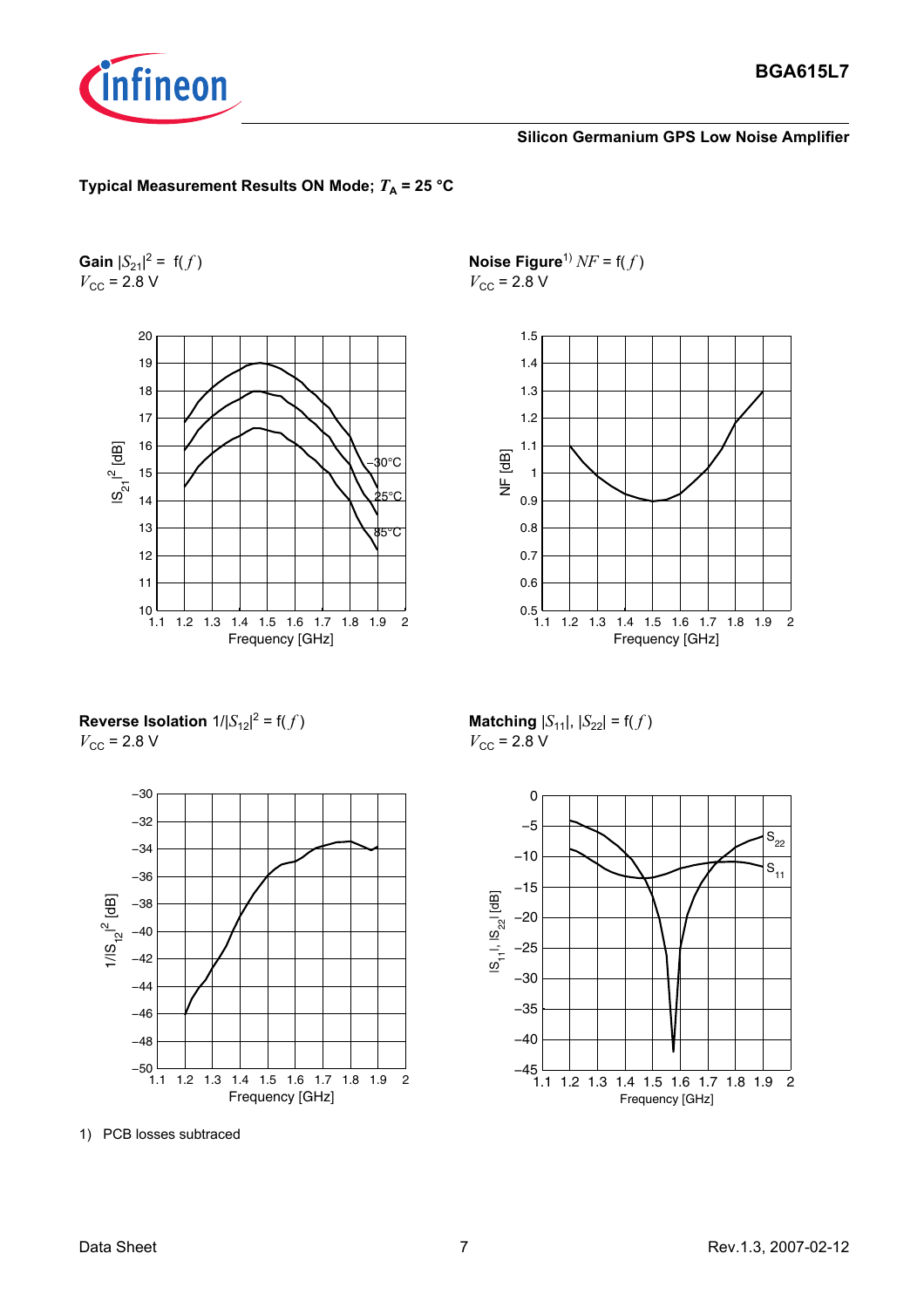

#### **Silicon Germanium GPS Low Noise Amplifier**

#### **Typical Measurement Results ON Mode vs. Temperature**

**Power Gain**  $|S_{21}|^2 = f(T_A)$  $V_{\text{CC}}$  = 2.8 V



**Noise Figure**<sup>1)</sup>  $NF = f(T_A)$  $V_{\text{CC}}$  = 2.8 V



**Supply current**  $I_{CC} = f(T_A)$  $V_{\text{CC}}$  = 2.8 V



1) PCB losses subtracted

**Third Order Input Intercept Point**  $IIP_3 = f(T_A)$  $V_{\text{CC}}$  = 2.8 V

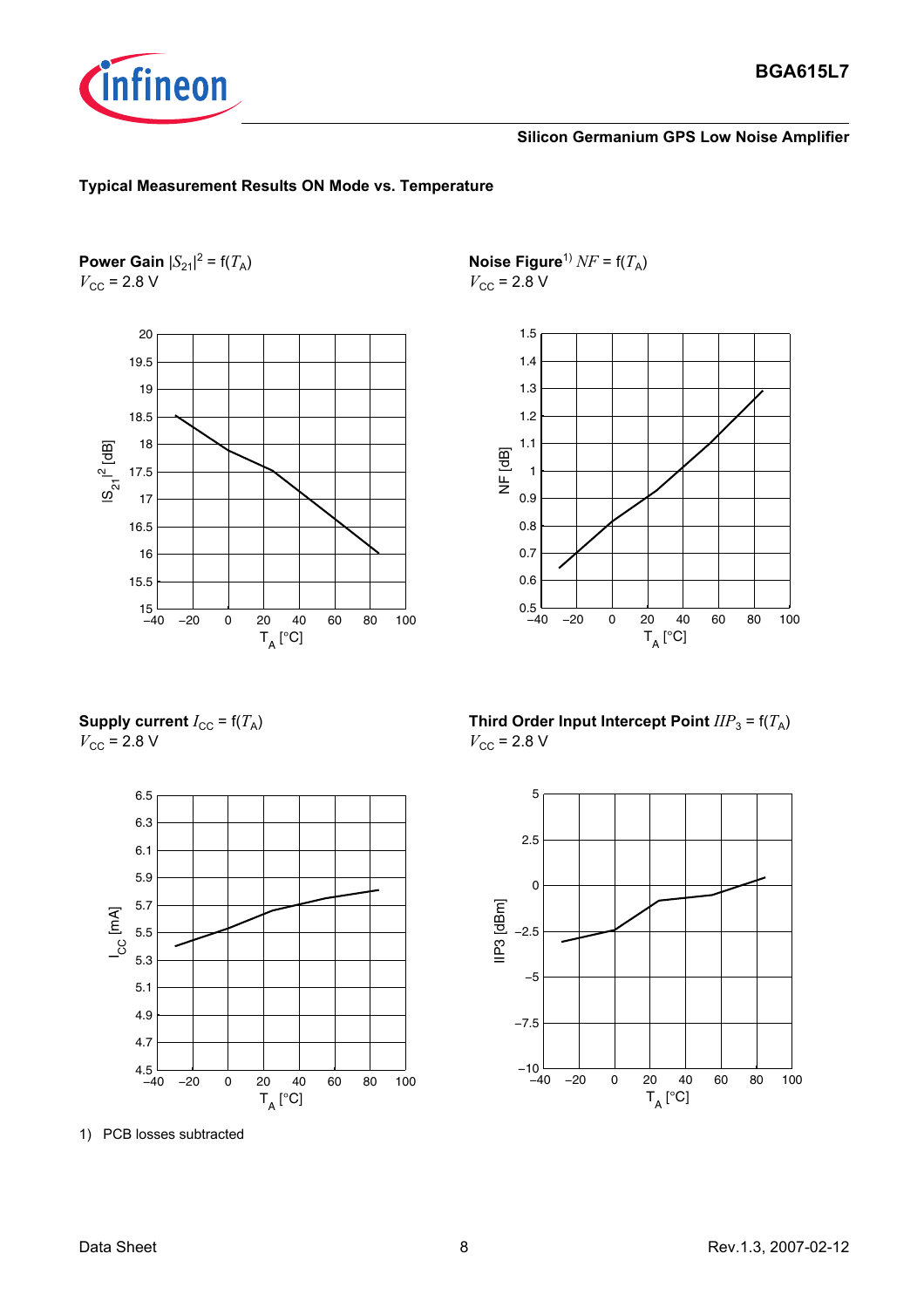

#### **Typical Measurement Results ON Mode vs. Supply Voltage**

**Power Gain**  $|S_{21}| = f(V_{CC})$  $T_A$  = 25 °C



**Noise Figure**<sup>1)</sup>  $NF = f(V_{CC})$  $T_A$  = 25 °C



**Supply current**  $I_{\text{CC}}$  = f( $V_{\text{CC}}$ )  $T_A$  = 25 °C



1) PCB losses subtracted

**Third Order Input Intercept Point**  $IIP_3$  **= f(** $V_{CC}$ **)**  $T_A$  = 25 °C

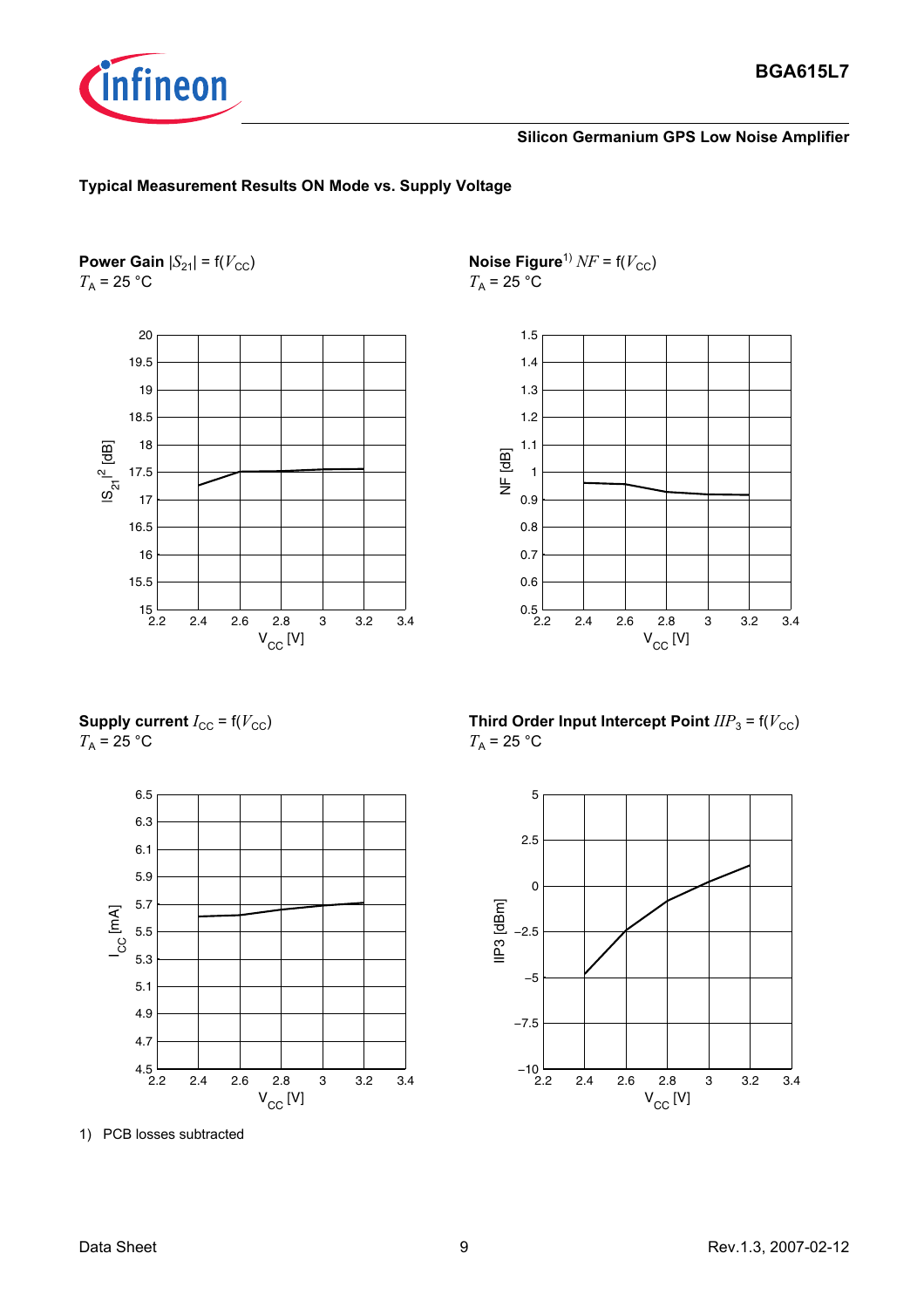

#### **PCB Configuration**



#### **Figure 2 Schematic of BGA615L7**

#### **Table 4 Bill of Materials**

| <b>Name</b>    | Value           | Package     | <b>Manufacturer</b> | <b>Function</b>                       |
|----------------|-----------------|-------------|---------------------|---------------------------------------|
| C <sub>1</sub> | 10nF            | 0402        | Various             | LF trap                               |
| C <sub>2</sub> | 5 pF            | 0402        | Various             | DC block                              |
| C <sub>3</sub> | 10pF            | 0402        | Various             | Control voltage filtering<br>optional |
| C <sub>4</sub> | 100 pF          | 0402        | Various             | Supply filtering optional             |
| C <sub>5</sub> | $2.2$ nF        | 0402        | Various             | Supply filtering                      |
| L1             | $3.3$ nH        | 0402        | Various             | LF trap & input matching              |
| L <sub>2</sub> | $100$ nH        | 0402        | Various             | <b>Biasing</b>                        |
| N <sub>1</sub> | <b>BGA615L7</b> | PG-TSLP-7-1 | Infineon            | SiGe LNA                              |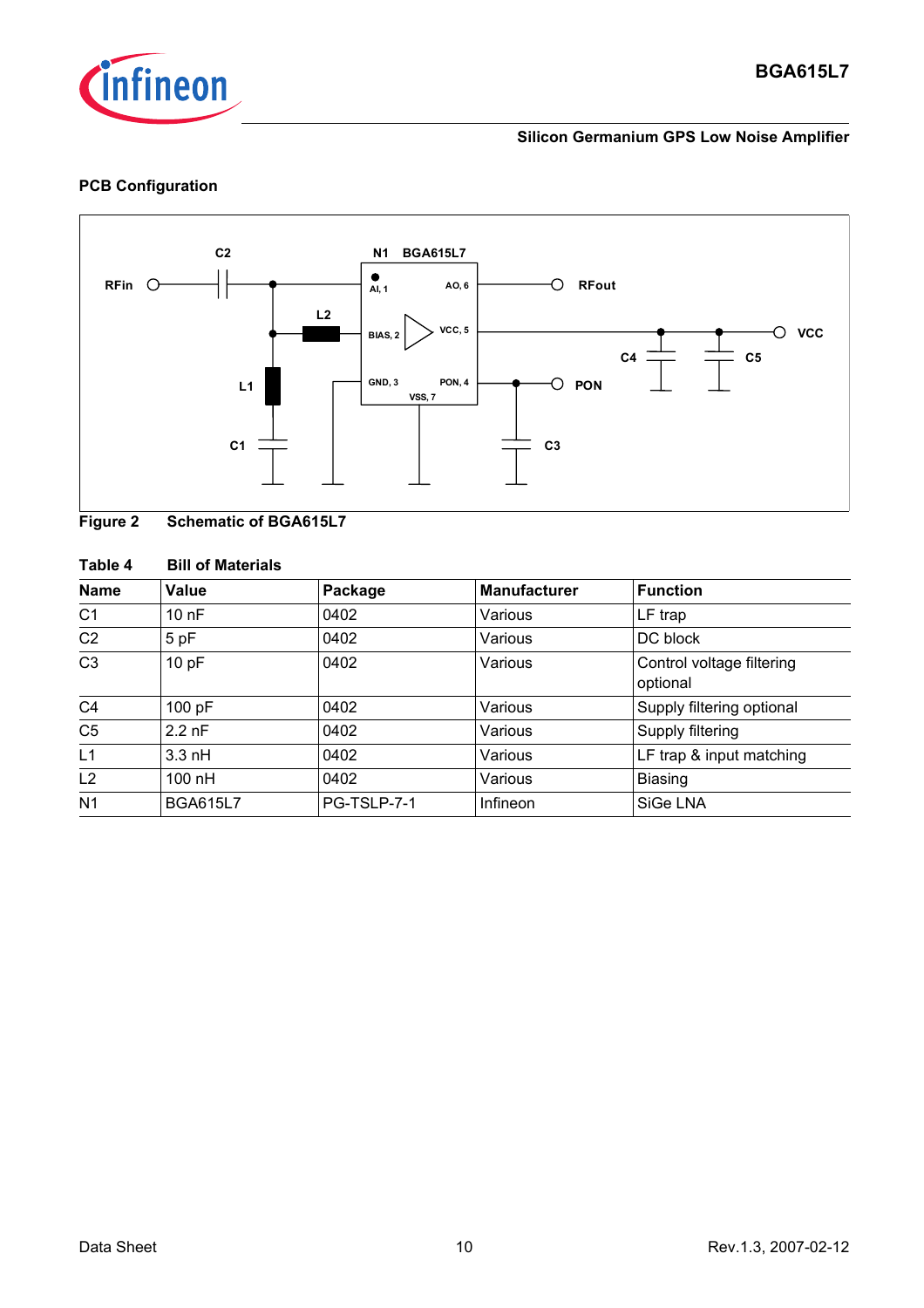

#### **Silicon Germanium GPS Low Noise Amplifier**

#### **Application Board**



#### **Figure 3 Photograph of Application Board**



**Figure 4 Top View of Application Board**



#### **Figure 5 Detailed View of Application Board**

Please note that RF-ground is connected via pin 3 only. In order to achieve the same performance as given in this data sheet, it is necessary to provide good RF-grounding on this pin. Furthermore, the LF trap consisting of inductor L1 and capacitor C1 should be placed as close as possible to pin 3.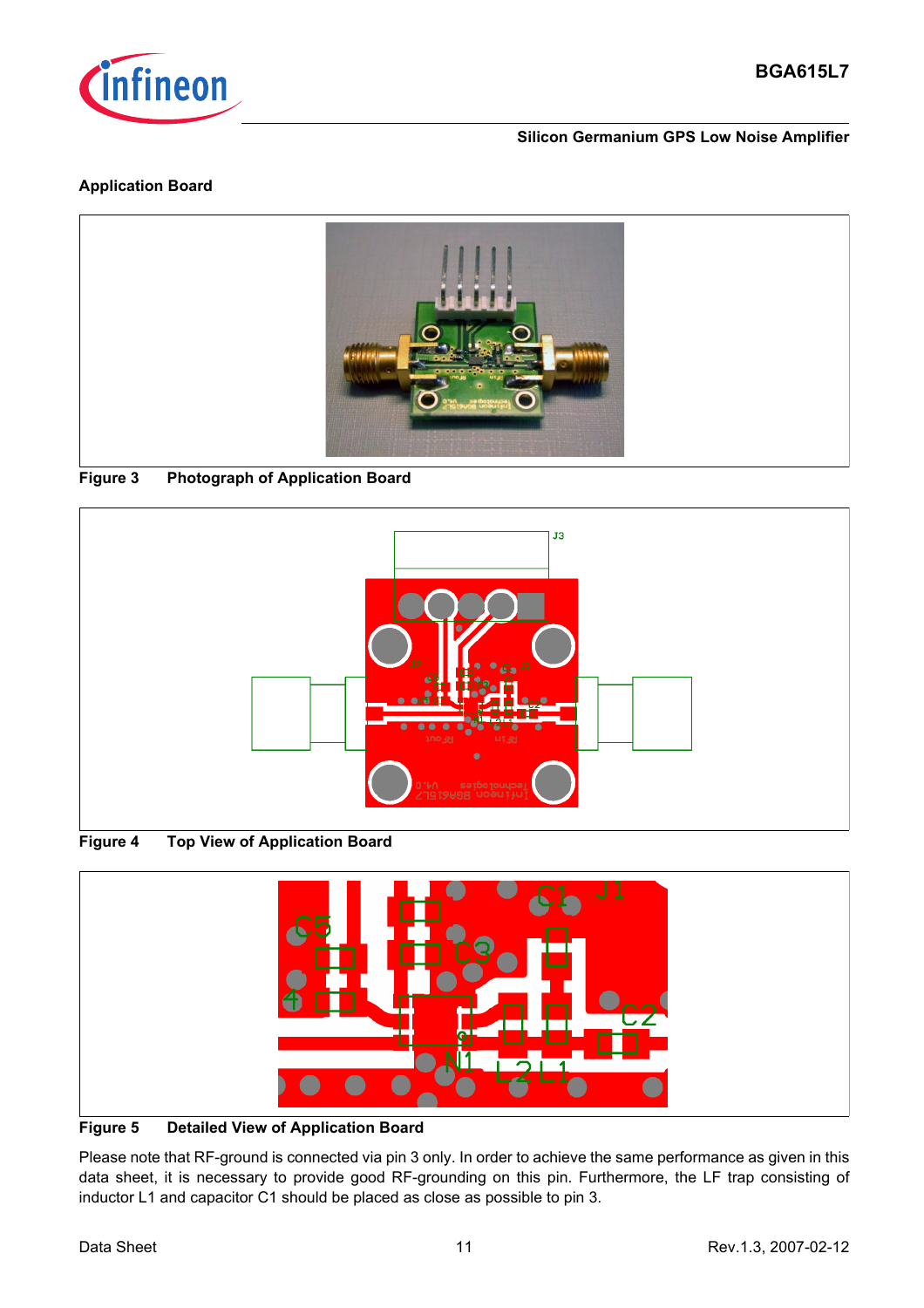







#### **Figure 7 Recommended Land Pattern**

#### **Table 5 Application Notes**

| No.   | Description                                                                         |
|-------|-------------------------------------------------------------------------------------|
| AN091 | The BGA615L7 Silicon-Germanium Low Noise Amplifier in GPS Applications              |
| AN093 | The BGA615L7 Silicon-Germanium Low Noise Amplifier with 0201 chip components        |
| AN094 | The BGA615L7 Silicon-Germanium Low Noise Amplifier for Low-Current GPS Applications |

A list of all application notes is available at **<http://goto.infineon.com/smallsignaldiscretes-appnotes>**.